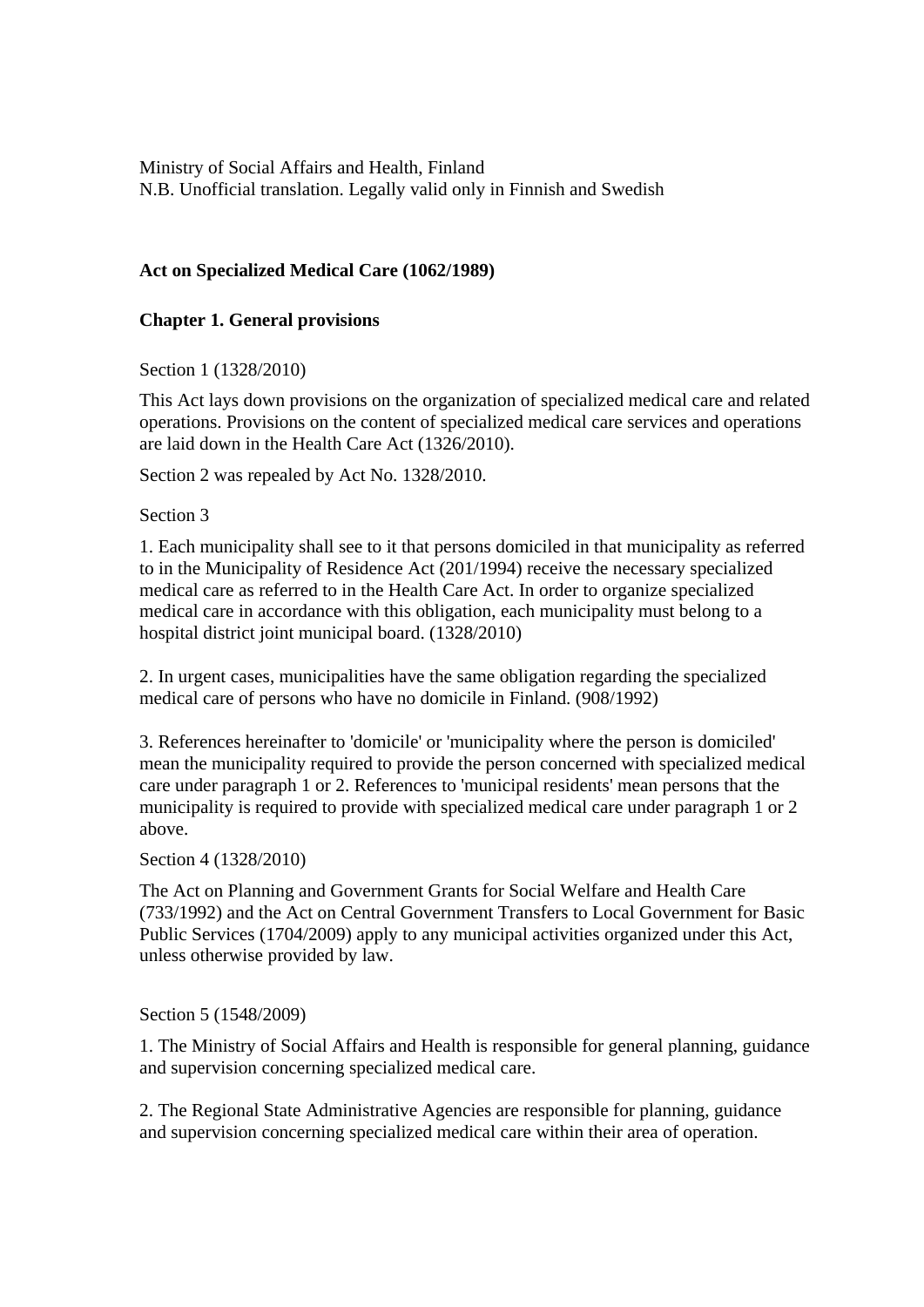3. The National Supervisory Authority for Welfare and Health operating under the Ministry of Social Affairs and Health guides the operations of the Regional State Administrative Agencies in order to harmonise their principles of operation, procedures and decision practices in the guidance and supervision of specialized medical care. Furthermore, the Supervisory Authority guides and supervises specialized medical care in particular when it is question of:

1) issues that are important as a matter of principle and of great consequence;

2) issues regarding the area of operation of several Regional State Administrative Agencies or the whole of the country;

3) issues related to the supervision of a health care professional being dealt with by the Supervisory Authority; and

4) issues that the Regional State Administrative Agency concerned is disqualified to deal with.

4. Further provisions on the division of duties between the National Supervisory Authority for Welfare and Health and the Regional State Administrative Agencies can be laid down by Government decree.

5. The National Institute for Health and Welfare is the expert agency in the field of specialized medical care. Provisions on the National Institute are laid down in the Act on the National Institute for Health and Welfare (668/2008).

Section 6

1. This Act applies to the Province of Åland only in so far as matters referred to in section 11, paragraph 2, subparagraph 15, of the Act on the Autonomy of Åland (670/1951) are concerned.

2. However, the joint municipal board for the Varsinais-Suomi Hospital District may agree on the organization of specialized medical care under this Act with the body running the central hospital in the Province of Åland.

### **Chapter 2. Hospital districts and catchment areas**

Section 7

1. For specialized medical care purposes, Finland is divided into hospital districts as follows:

Helsinki and Uusimaa Hospital District Varsinais-Suomi Hospital District Satakunta Hospital District Kanta-Häme Hospital District Pirkanmaa Hospital District Päijät-Häme Hospital District Kymenlaakso Hospital District Etelä-Karjala Hospital District Etelä-Savo Hospital District Itä-Savo Hospital District Pohjois-Karjala Hospital District Pohjois-Savo Hospital District Keski-Suomi Hospital District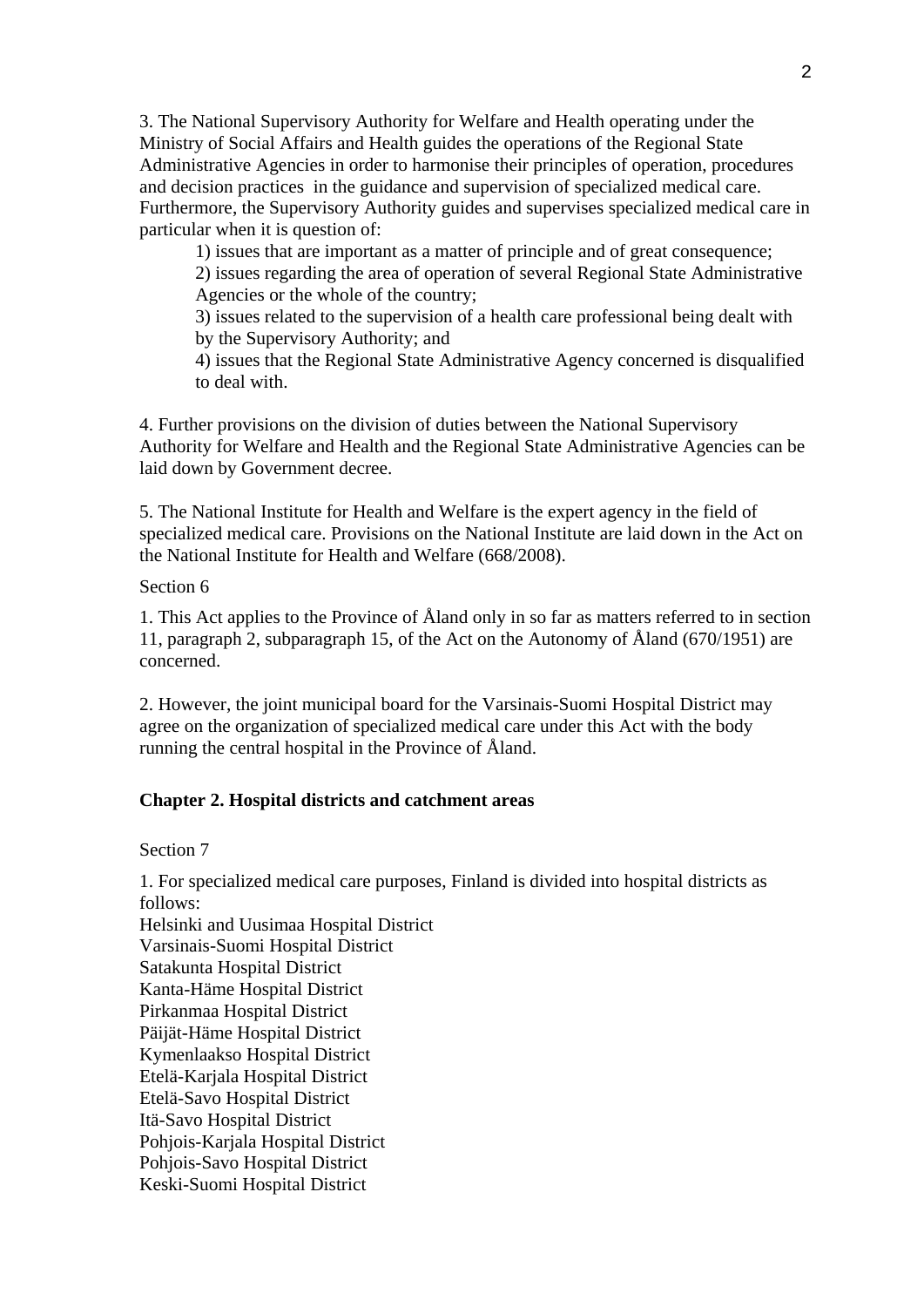Etelä-Pohjanmaa Hospital District Vaasa Hospital District Keski-Pohjanmaa Hospital District Pohjois-Pohjanmaa Hospital District Kainuu Hospital District Länsi-Pohja Hospital District Lappi Hospital District. (241/1999)

2. The area of a hospital district comprises municipalities that belong to the joint municipal board for the hospital district in question.

3. A hospital district can be divided into hospital areas as prescribed in the basic agreement for the hospital district joint municipal board. (241/1999)

Section 8 was repealed by Act No. 1127/1998.

### Section 9

Paragraph 1 was repealed by Act No. 1328/2010.

2. Besides the division into hospital districts, Finland is also divided into specific catchment areas for the provision of specialized level medical care.

3. Each catchment area includes a hospital district in which there is a university providing training for physicians. Further provisions on what are the special catchment areas and which hospital districts belong to which special catchment area are laid down by Government decree. (279/2002)

### **Chapter 3. (1328/2010)**

**Chapter 3 wa**s repealed by Act No. 1328/2010.

### **Chapter 4. Hospitals and units within hospital districts**

Section 12 (652/2000)

For specialized medical care purposes, hospital district joint municipal boards shall have hospitals and, as necessary, separate medical care and other units. The joint municipal board for a hospital district decides on establishing hospitals and other units and on closing down them. The joint municipal board may decide that a unit consists of several hospitals or of a separate unit or parts thereof, provided that those constitute together the entity responsible for care provision as referred to in section 32.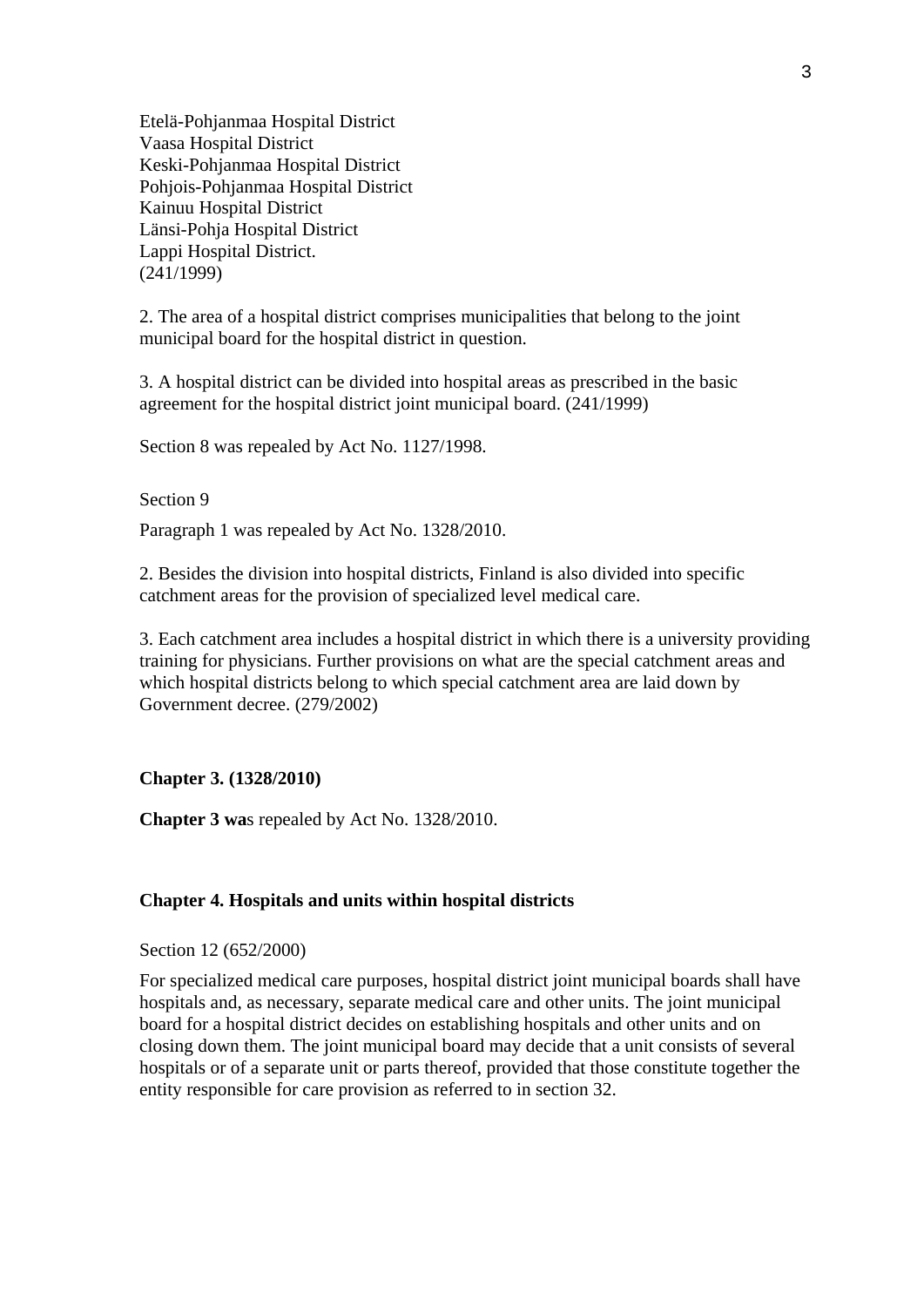Section 13 (1328/2010)

1. If appropriate in view of the permanent organization of specialized medical care, hospital district joint municipal boards may agree to establish and maintain a hospital or part of one, or a separate unit, jointly. The hospital or part of one, or separate unit, shall be administered by the joint municipal board in whose area it is located.

2. If the establishment of a joint hospital, part of one, or a separate unit that must be considered necessary for specialized medical care purposes is not agreed on, the Government may order this to be established and issue necessary orders on the terms and conditions of cooperation, taking the interests of the joint municipal boards concerned into account on a fair and equal basis. A member municipality in a joint municipal board may also submit a proposal concerning cooperation to the Government.

Section 14 was repealed by Act No. 1328/2010.

#### Section 15

In addition to the hospitals and separate units of hospital district joint municipal boards, there may be State hospitals for the Defence Forces, prison administration and other special purposes.

Paragraph 2 was repealed by Act No. 1328/2010.

### **Chapter 5. Hospital district administration**

Section 16

1. The municipal councils of member municipalities shall elect members to the federal councils of hospital district joint municipal boards as follows:

| Municipal population in the last census | Number of members |
|-----------------------------------------|-------------------|
| $2,000$ or less                         |                   |
| 2,001-8,000                             | $\mathcal{D}$     |
| 8,001-25,000                            | 3                 |
| $25,001 - 100,000$                      | 4                 |
| $100,001 - 400,000$                     |                   |
| 400,001 or more                         | 6                 |
| (1328/2010)                             |                   |

2. A personal deputy shall be elected for each member.

Section 17

The aggregate voting rights of the members elected to a federal council by a municipality are determined on the basis of the municipal population registered in the last census, with every incipient 1000 residents conferring one vote. However, the aggregate voting rights shall not exceed one-fifth of the total unrestricted number of votes of the members elected by all the member municipalities. The aggregate voting rights of the members elected by a municipality are divided evenly between the members present at a time.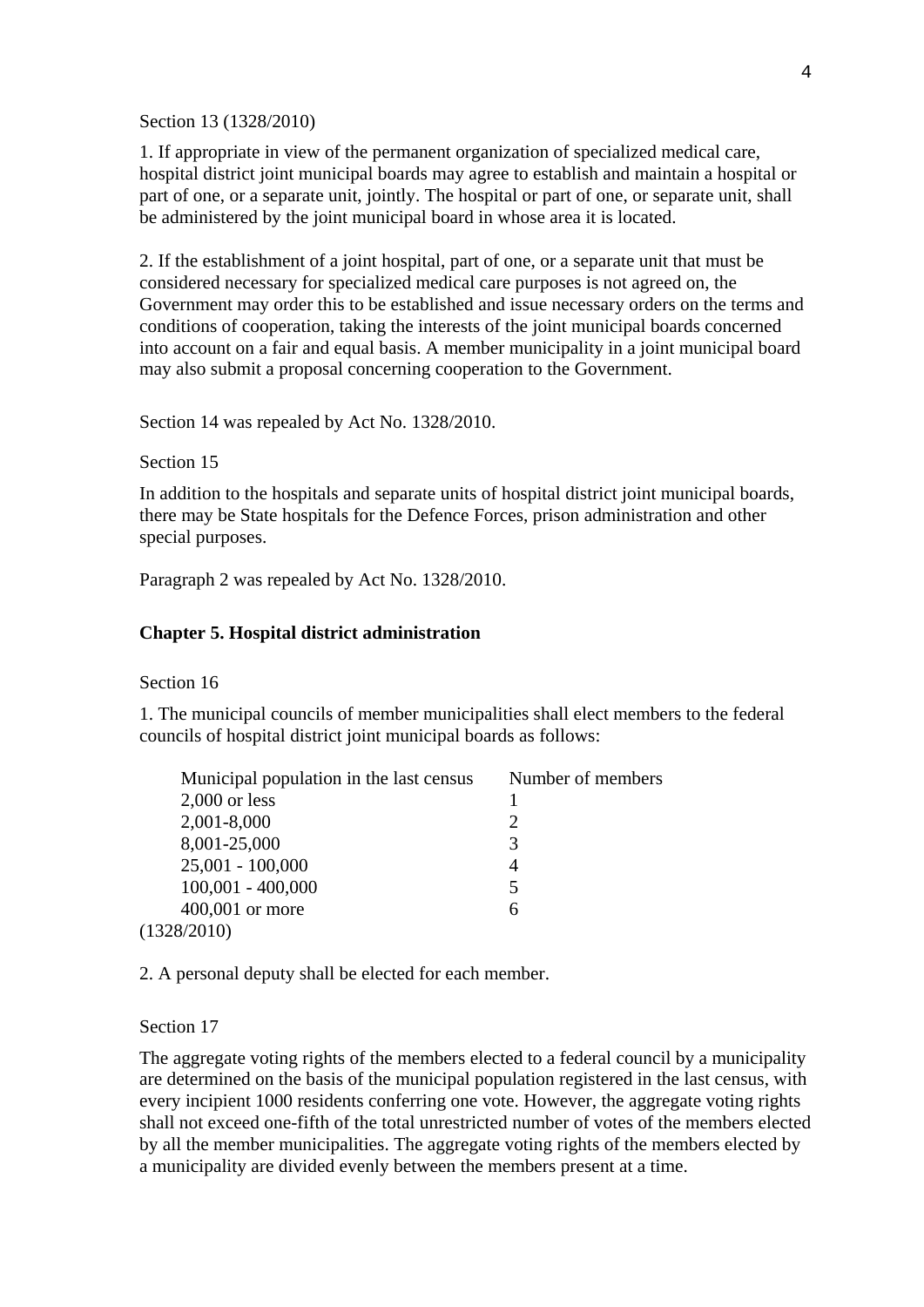#### Section 18

Paragraphs 1 and 2 were repealed by Act No. 748/1992.

3. Any hospital district which includes municipalities with different languages and bilingual municipalities shall have a committee assigned to develop and coordinate specialized medical care provision and training of health care personnel in the minority language. Persons representing the minority-language municipalities and the minoritylanguage group in the bilingual municipalities shall be elected as committee members. Section 81, paragraph 4, and section 82 of the Local Government Act (365/1995) do not apply to committee members. (1328/2010)

Paragraphs 4 and 5 were repealed by Act No. 748/1992.

Sections 19 and 20 were repealed by Act No. 748/1992.

Section 21

1. Hospital districts comprising municipalities with different languages and bilingual municipalities shall have a partial responsibility area to develop and integrate specialized medical care provision and training of health care personnel in the minority language, for which the committee representing the minority language is responsible. The minoritylanguage partial responsibility area covers the bilingual municipalities and the municipalities using the minority language within the hospital district.

2. Federal councils may assign hospitals and other units to partial responsibility areas. In such cases, the board of management of the hospital or unit shall be elected in accordance with section 18, paragraph 3.

3. Boards of management operating in the minority-language partial responsibility area other than those referred to in paragraph 2 shall have minority-language divisions to deal with matters concerning the organization of specialized medical care and training of health care personnel in the minority language. It may be laid down in the regulations that such divisions shall also include auxiliary members and personal deputies for them separately elected for the purpose by the federal council. The division members shall represent the minority-language group within the hospital district. (1328/2010)

Sections 22 and 23 were repealed by Act No. 748/1992.

## **Chapter 6. University hospitals**

Section 24 (241/1999)

A university hospital shall exist in each of the hospital districts where the universities of Helsinki, Turku, Oulu, Tampere and Kuopio are located.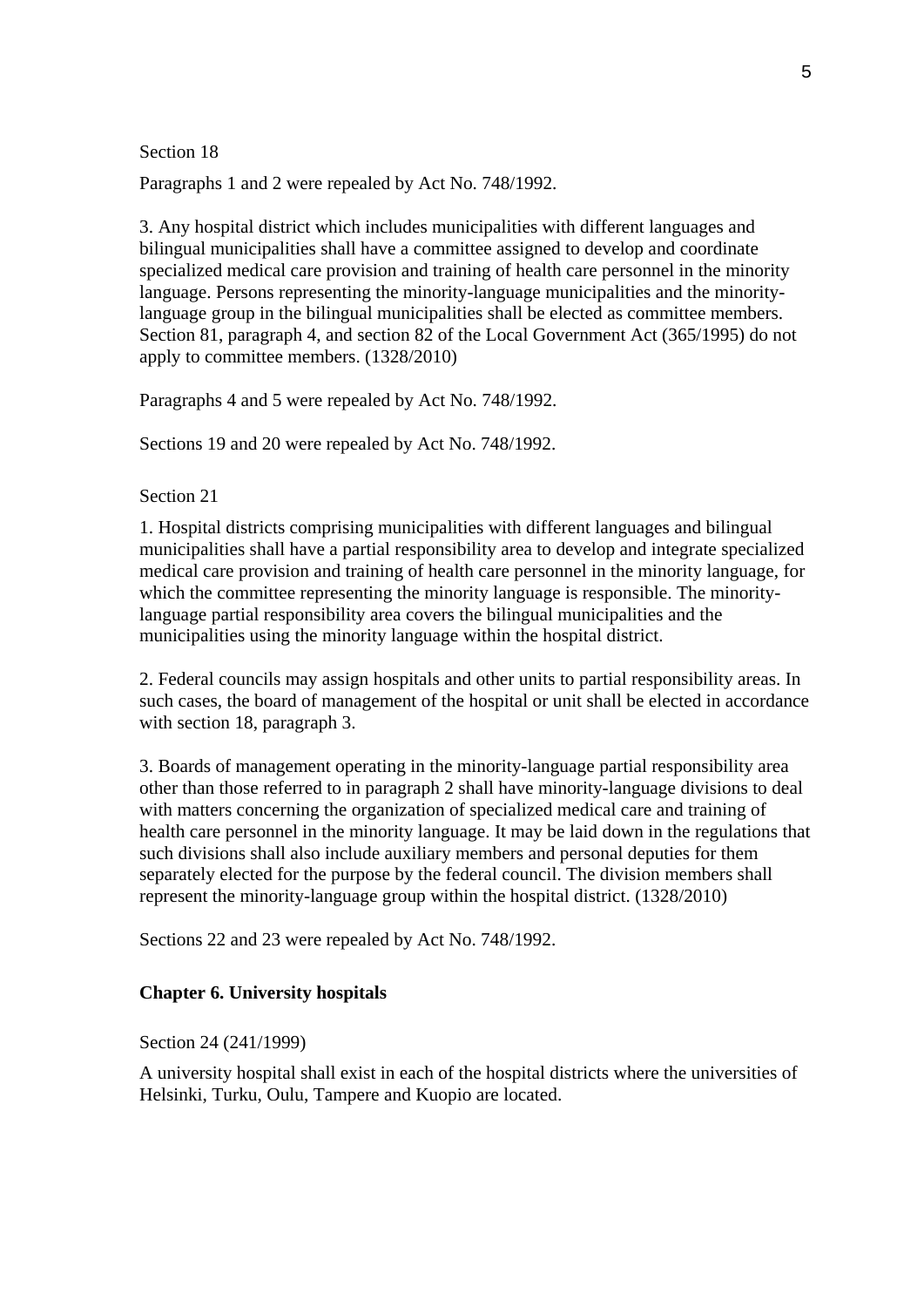#### Section 25

1. A university providing training for physicians in a hospital district is entitled to appoint two members both to the federal council of the hospital district joint municipal board and to the federal board, and one personal deputy for each of them.

2. The voting rights of the university representatives on the federal council shall be 10% of the aggregate voting rights of the federal council members elected by the municipalities. The federal council members appointed by the university shall have no vote when the federal board is elected.

Sections 26 and 27 were repealed by Act No 748/1992.

## Section 28

1. Professors at a university medical training unit in a university hospital may, after giving the hospital district joint municipal board their consent, at one and the same time hold a secondary office or position as chief physician at the university hospital. Other teachers at the university may, after giving the hospital district joint municipal board their consent, at one and the same time act as physicians at the university hospital or occupy other secondary offices or positions there in accordance with further orders issued by the hospital district joint municipal board. (1328/2010)

2. If a professor is not available to carry out the functions of chief physician, or if the hospital district joint municipal board considers that special cause exists, the joint municipal board may, instead of a professor, appoint an associate professor at the university or an officeholder at the hospital with at least the qualification of docent (postdoctorate fellow) as chief physician for a period not exceeding five years at a time. (1328/2010)

3. There may also be chief physicians appointed by the hospital district joint municipal board at a university hospital who are not officeholders at the university. (1328/2010)

4. The term 'medical training unit' also refers to dental training units.

## Section 29

1. The hospital district joint municipal board and the university will separately agree on the engagement of professors and other teachers at the university medical training unit as physicians and other officials at the university hospital. Likewise, the engagement of professors and teachers at other institutes of higher education as hospital officials will also be agreed on separately.

2. If the hospital district joint municipal board and the university cannot reach agreement on a matter referred to in paragraph 1, the Government will resolve the matter.

3. The provisions of paragraph 1 concerning other university teachers apply as appropriate to the engagement of professors and other teachers at other institutes of higher education as holders of secondary offices at a hospital.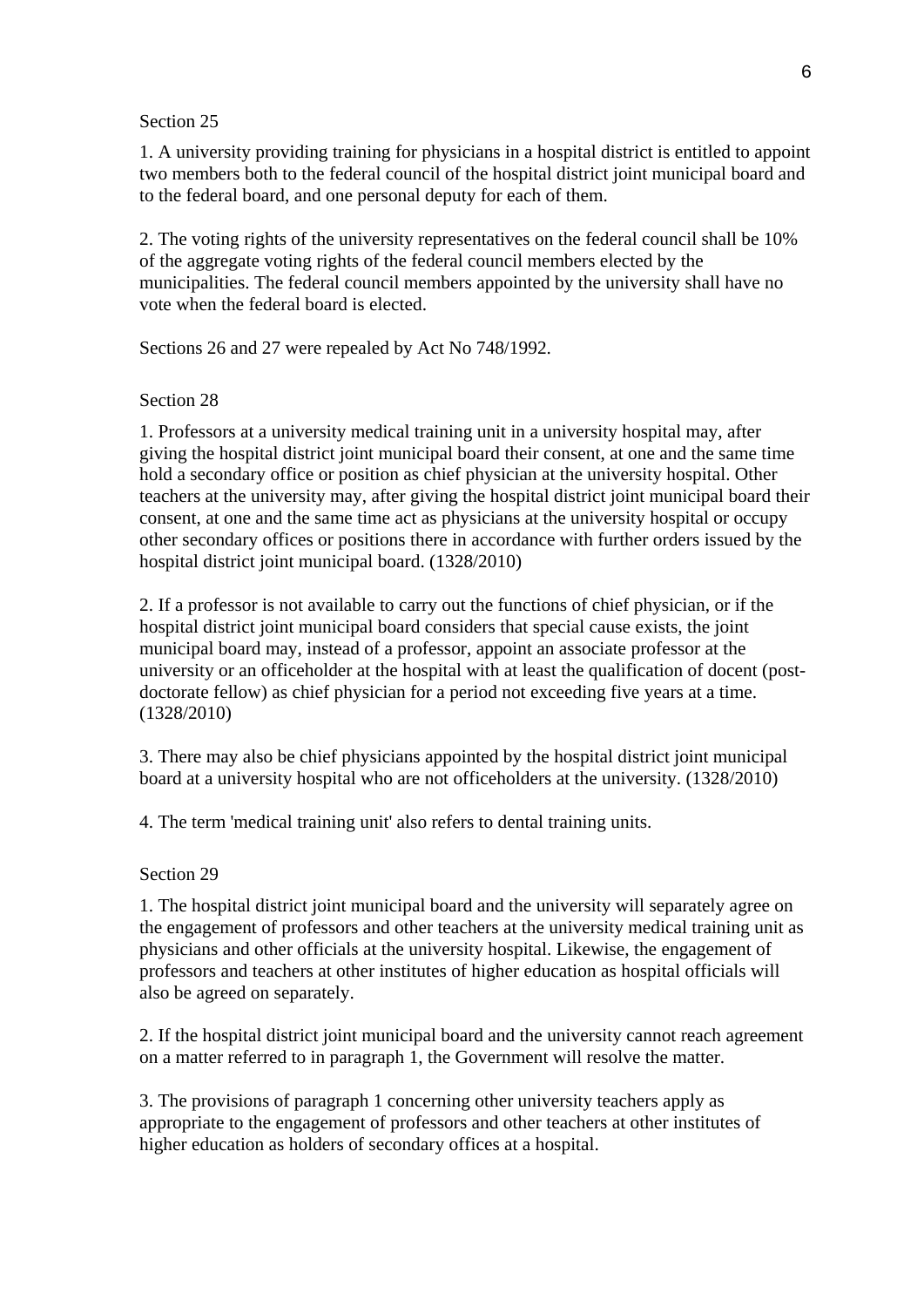### **Chapter 7. Provision of medical care**

Section 30 (1328/2010)

1. The hospitals and units of a hospital district joint municipal board shall primarily be used to provide residents of member municipalities within the joint municipal board with medical care, unless otherwise required on the basis of arrangements made under sections 13 and 15 (1) of this Act and agreements made under sections 34, 43 and 44 of the Health Care Act.

2. Notwithstanding paragraph 1, anyone who needs urgent medical treatment shall always be provided with medical care.

Sections 30a–31a were repealed by Act No. 1328/2010.

Section 32 (652/2000)

Medical care given in a hospital and other unit and other places on their responsibility shall be directed and supervised by the chief physician concerned or some other physician in the hospital district joint municipal board assigned with this function in the regulations.

Sections 33–36 were repealed by Act No. 1328/2010.

### **Chapter 8 (1328/2010)**

Chapter 9 was repealed by Act No. 1328/2010.

### **Chapter 9. Compensation**

Sections 42–43a were repealed by Act No. 1328/2010.

Section 43b (294/2006)

Compensation for the services referred to in section 15 shall be determined on the basis of an agreement. If no agreement has been concluded regarding the compensation, the Defence Forces shall compensate the hospital district for the expenses incurred in providing the service. Furthermore, the Defence Forces shall compensate the hospital district for the expenses of providing the urgent medical care referred to in section 30, paragraph 2, although there would not exist a separate agreement on such treatment.

Sections 44–44a were repealed by Act No. 1328/2010.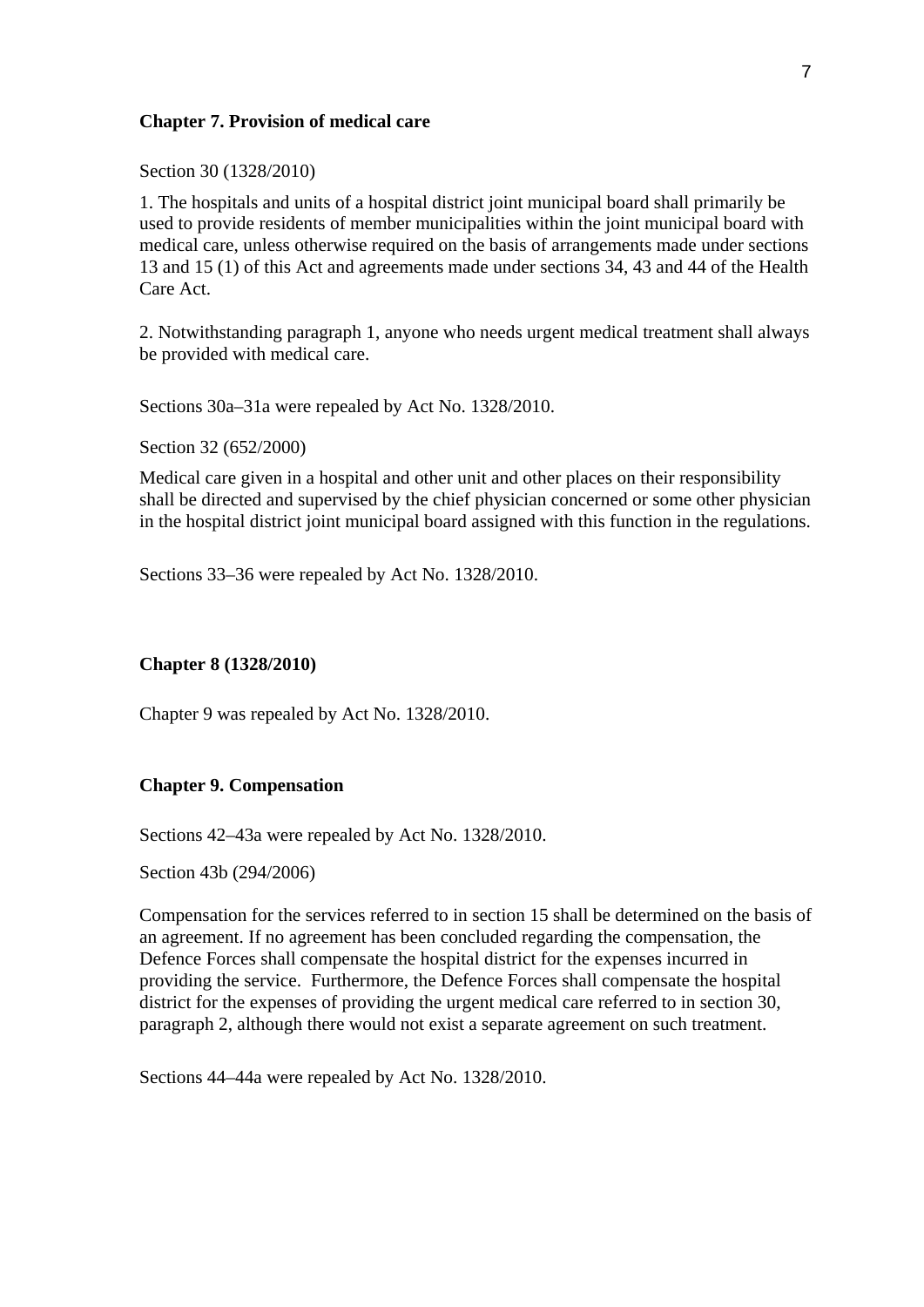### **Chapter 10. Organization of teaching and research**

Sections 45–49 were repealed by Act No. 1328/2010.

Section 50 was repealed by Act No. 1003/1996.

### **Chapter 11 (1256/2005) Guidance and supervision**

Section 51 (1256/2005)

1. The National Supervisory Authority for Welfare and Health and the relevant Regional State Administrative Agency can inspect the operations of the hospital district joint municipal board referred to in this Act or the Health Care Act and the units and facilities used for organising the operations when there are justified grounds for carrying out the inspection. The Supervisory Authority can also on justified grounds order the Regional State Administrative Agency to carry out the inspection. The inspection can be carried out without prior notice. (1328/2010)

2. The inspector shall be given access to all facilities of the establishment. Notwithstanding confidentiality provisions all the documents requested by the inspector that are necessary for performing the inspection must be presented to the inspector. Furthermore, the inspector shall, notwithstanding confidentiality provisions, obtain free copies of the documents necessary for performing the inspection as requested by him or her. The inspector may also take photographs during the inspection. The inspector can be assisted in the inspection by experts, as needed.

3. The police shall, as necessary, give executive assistance to the National Supervisory Authority for Welfare and Health and the Regional State Administrative Agency for performing the inspection. (1548/2009)

4. A record shall be drawn up of the inspection.

5. Provisions on issues that shall be taken into account in particular in an inspection and on the detailed content of the inspection procedure, as well as on the record to be drawn up of the inspection and how and how long it shall be retained may be issued by Government decree, as necessary.

Section 52 (1548/2009)

1. If defects endangering patient safety or other drawbacks are observed in the organization or provision of specialized medical care or if an operation is otherwise contrary to this Act or the Health Care Act, the National Supervisory Authority for Welfare and Health or the relevant Regional State Administrative Agency can issue orders to remedy the defects or to eliminate the drawbacks. When issuing the orders they shall determine the period of time within which the necessary measures must be undertaken. If patient safety so requires, the operation can be ordered to be sustained immediately or the use of the unit, a part thereof or a device can be forbidden immediately. (1328/2010)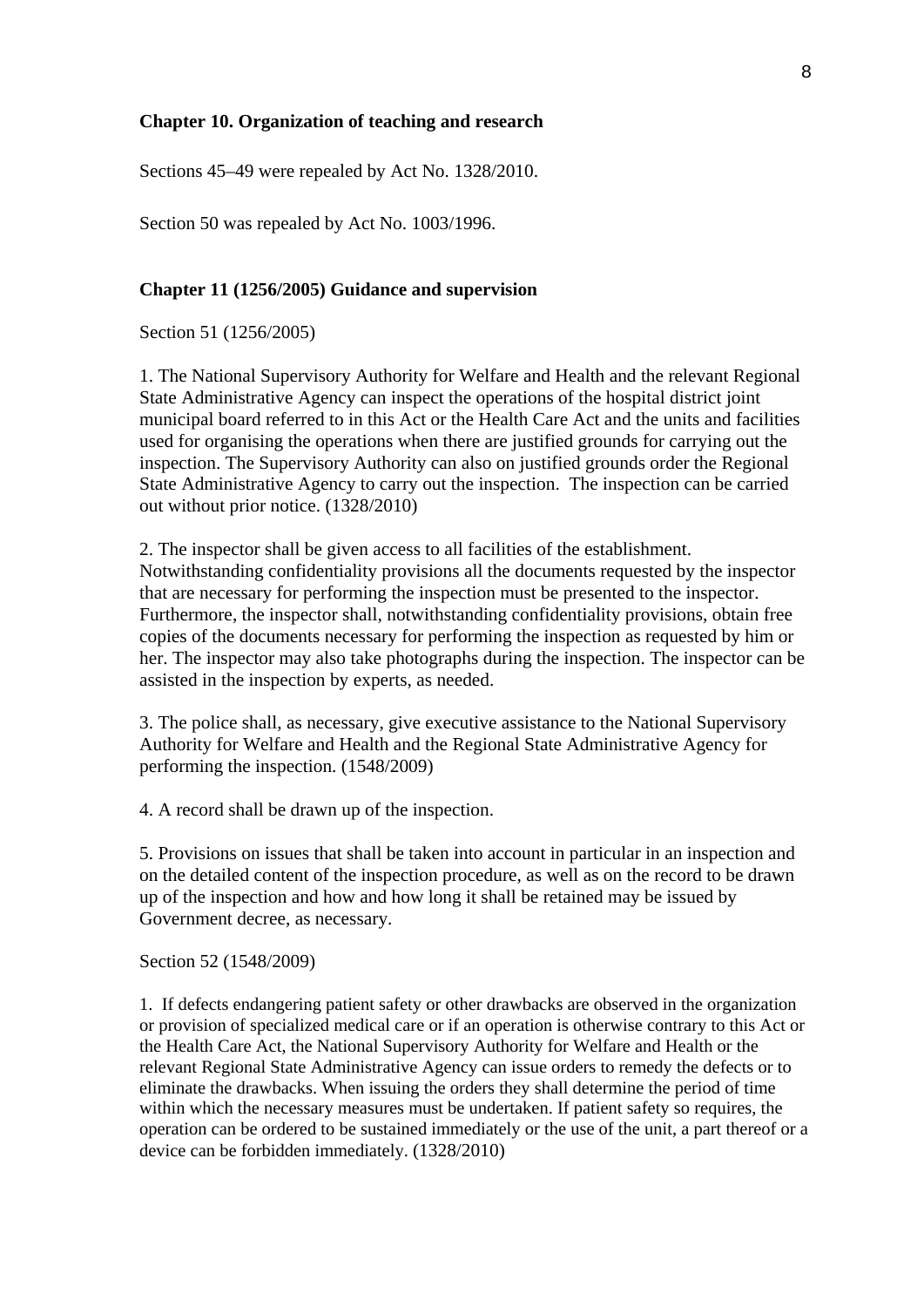2. The National Supervisory Authority for Welfare and Health or the Regional State Administrative Agency can oblige the hospital district joint municipal board to comply with the orders referred to in paragraph 1 under penalty of a fine or with the threat that the operation will be suspended or the use of a unit, a part thereof or a device will be forbidden.

3. The decision of the National Supervisory Authority for Welfare and Health or the Regional State Administrative Agency to sustain an operation or to forbid the use of a unit, a part thereof or a device shall be complied with notwithstanding appeal unless the appellate authority otherwise orders.

4. The provisions of this section do not apply to the operations referred to in the Medicines Act (395/1987); the supervision under that Act is the responsibility of the Finnish Medicines Agency. If the National Supervisory Authority for Welfare and Health or the Regional State Administrative Agency have in the course of their supervision observed defects or other drawbacks regarding pharmaceutical services, those must be reported to the Finnish Medicines Agency.

Section 53 (1548/2009)

1. If it is observed in the context of the guidance and supervision of specialized medical care that a hospital district joint municipal board has, when organizing or carrying out its operations under this Act or the Health Care Act, acted erroneously or failed to fulfil its responsibilities, the National Supervisory Authority for Welfare and Health or the relevant Regional State Administrative Agency can issue the joint municipal board or the office-holder responsible for the erroneous action an admonition in order to prevent that such action is repeated in the future. (1328/2010)

2. If the matter does not give cause to an admonition or other measures, the National Supervisory Authority for Welfare and Health or the Regional State Administrative Agency can draw the attention of the supervised party to appropriate arranging of the operations and observing good administrative praxis.

3. An admonition issued or the drawing of attention by the National Supervisory Authority for Welfare and Health or the Regional State Administrative Agency referred to in this section may not be appealed.

Section 53a (1256/2005)

The supervisory authority referred to in section 5 does not examine complaints regarding specialized medical care that concern a matter that took place more than five years ago, unless there are particular grounds for examining the complaint.

### **Chapter 12 (1328/2010)**

Chapter 12 was repealed by Act No. 1328/2010.